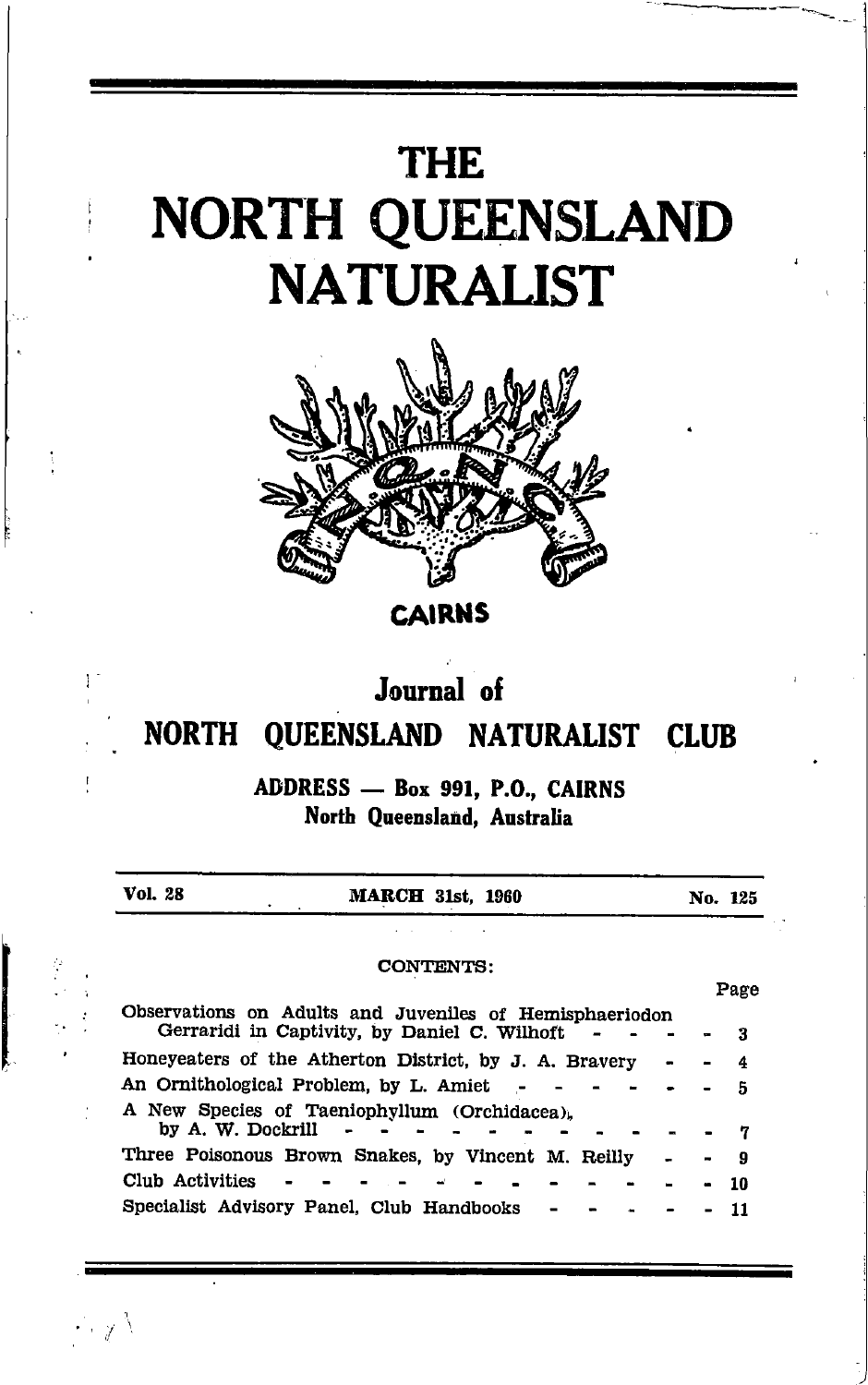## NORTH QUEENSLAND NATURALISTS' CLUB

Founded 1932

OBJECTS - The Furtherance of the Study of the various branches of Natural History and the Preservation of Our Heritage of Indigenous Fauna and Flora.

Club Officers - September 30, 1959 - September 30, 1960

Patron: J. WYER, Esq. (Foundation Secretary)

President: A. A. READ, Esq.

Vice-presidents: Messrs A. J. CASTLE, V. M. REILLY, C. COLEMAN

Hon. Secretary: Mr. E. S. FIELDER

Hon. Treasurer: Miss B. P. MOLE

Hon, Librarian: Mr. E. S. FIELDER

Hon, Asst. Librarian: IAN F. LAWSON

Editor Press Nature Notes: Mr. J. ORRELL

Amenities Officer: Mr. S. DEAN

Hon. Auditor: Mr. F. P. MOODY

Hon. Solicitor: Mr. H. E. DANN

Receptionist: Mrs. J. CASSELS

Council: Messrs J. CASSELS, S. St. CLOUD, A. W. DOCKRILL, D. R. PEINIGER, H. F. ZIEGENFUSZ, LOREN GANE.

Trustees: Messrs A. A. READ, S. ST. CLOUD, V. M. REILLY

GENERAL MEETINGS for discussion, lectures, screenings and display of specimens are held on the second Tuesday, 8 p.m., at the Old Kuranda Barracks, Esplanade.

FIELD DAY Excursion usually fourth Sunday.

VISITORS are welcome, especially members of Australasian and Overseas Clubs and Societies.

Subscriptions (Due September 30):

City and Suburban Members, £1/5/-. Country Members, 15/-. Junior Members, 5/-.

Treasurer's Address - Pyne Street, Edmonton, N.Q.

Page 2

فتقتصه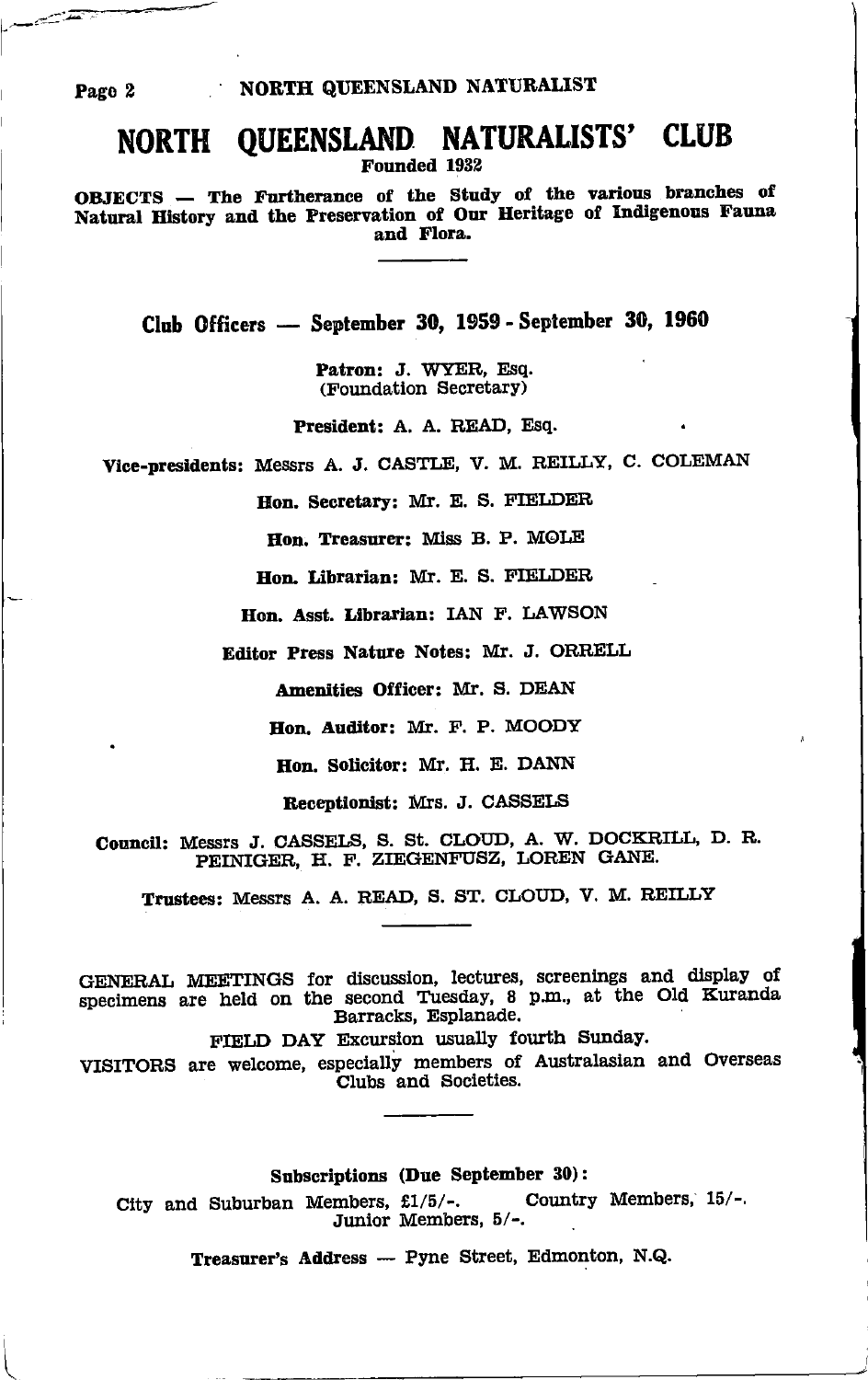## OBSERVATIONS ON ADULTS AND JUVENILES OF HEMISPHAERIODON GERRARIDI IN CAPTIVITY

BY DANIEL C. WILHOFT

WING to the limited literature on this particular skink, the recording OWING to the immuted interactive on this personalized and the of value. Its of a few observations made on it in captivity might be of value. Its vernacular name is long-tailed skink, although at one time it was referred to as pink-tongue skink.

Two specimens were collected. The first an adult male (109 gm., 130 mm. snout-vent, 125 mm. tail) was taken on August 20, 1959, from a stone wall in front of a dwelling in East Innisfail. Although this was in a rather built-up residential section of town, there occurs within a short distance an area of rainforest and a freshwater swamp. This specimen was well marked, the dorsal ground color being a slate grey, with very definite and regular black bands extending over the back in the form of saddles. These bands extended from the head to and down the length of the tail. Ventrally the colour was a cream with faint suggestions of pink, especially around the pectoral and pelvic girdles. When first observed the specimen was retreating into a shallow hole in the wall from which it was readily persuaded out with an index finger. This specimen never exhibited any tendency to bite or show any other aggressive behaviour, similar to what

is often observed in blue-tongue skinks (Tiliqua scincoides).<br>
The second specimen was an adult female (114 gm, 195 mm, snout-<br>
The second specimen was an adult female (114 gm, 195 mm, snout-<br>
vent, 160 mm, tail) taken on edge of a freshwater swamp at Goondi Hill in Innisfail. The female, edge of a Hushwave swamp as Gooding Him Hushman. The Fontal, and the black crossbands except as very faint traces, especially on the lateral surfaces. Ventrally she was much the same as the male. As in the case with the first specimen no aggressive behaviour was observed at any time.

Notified a characteristic lizard-type of locomotion. But<br>Both adults, when placed on a smooth surface, such as a polished<br>wooden floor, exhibited a characteristic lizard-type of locomotion. But<br>when placed out-of-doors on underwent a serpentine sidewinding motion. This combination of loco-<br>motory patterns seemed to measurably increase the speed of the skinks' progress through grass, etc.

The adult skinks fed well on mice meat and either milk or water.<br>
Milk seemed to be much preferred over water. The two skinks were at no<br>
time left together and on December 1, 1959, the male was sacrificed for an alcoholic museum specimen.

On December 19th at 0600 hours the female was discovered in the process of giving birth to young. This took place quite easily apparently, the female merely placing both hind legs against her body in much the the remain mercy placing boun initial regional method of the point same position as when moving through grass and the young issued forth periodically. Usually, that is at least twenty times. The births were single, that is in small transparent sacs, which usually ruptured, allowing the juvenile to crawl out. The first action upon emerging from the sac was to eat it. once during observations three young were born almost together only seconds occurring between them. These three had an especially difficult time in releasing themselves from the sac-like birth membrane, but after what appeared to be a tremendous struggle freedom was gained. At 2300 hours that evening thirty-three young were present and this constituted the entire brood.

The young greatly resembled the captive male in coloring, with even<br>more intense black bands, and apparently less ground color. It is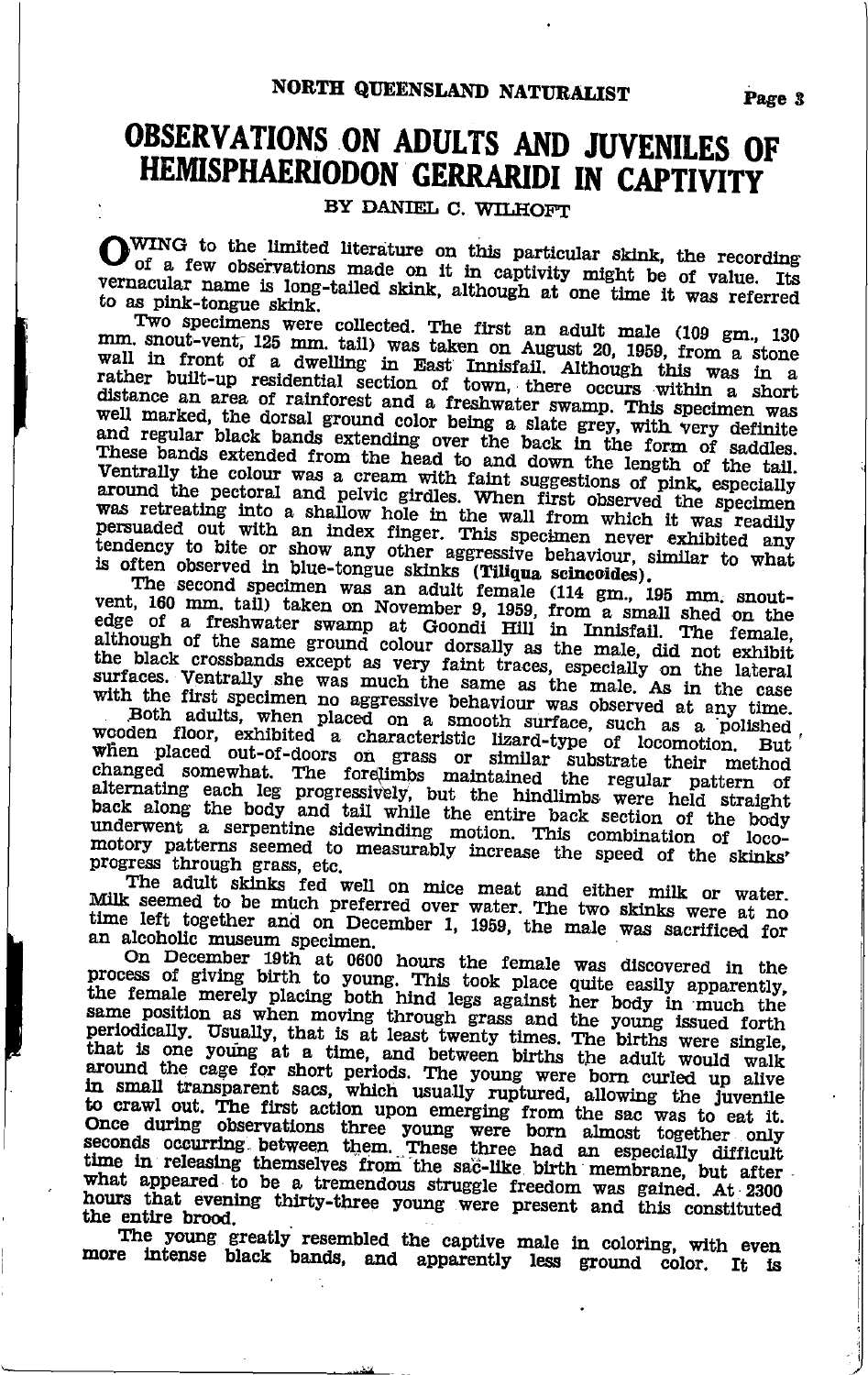interesting to note that the vernacular name, pink tongue, was later changed to long-tailed because of the amount of variation in tongue colour and not one of these young had a pink tongue, although the adult female very definitely did. The young were immediately active after birth and used their tongues almost continuously to gain olfactory impressions of their environment. The female, who showed no interest whatever in her progeny was removed on the next day should her interest develop into something predatory. The young, whose average weight was 2.5 gm. and snout-vent measured 55 mm. (overall length 95 mm.) ate freely of mice meat on the second day and continued to do so. It was amazing to observe the size of meat particles these young skinks were able to take. Often pieces twice the size of their heads were attacked and worked on until they were forced down. Both water and milk were taken freely.

Thanks are due to Mr. G. Mack of the Queensland Museum for providing positive identification of this skink.

## HONEYEATERS OF THE ATHERTON DISTRICT

"HE family Meliphagidae, comprising sixty eight (68) species, is well represented in the Atherton areas, which have approximately thirty (30) species, rain forest, open forest, heath lands, providing abundant nectar, insects, small fruits and berries.

Ranging in size from four (4) inches in the small, beautiful Scarlet Honeyeater, Myzomela sauguinoleuta, to over thirteen (13) inches in that remarkable, noisy, pugnacious species, Noisy Friarbird, Philemon corniculatus, sometimes called Leatherhead.

Carefree and happy are the Honeyeaters as they wander through the bushlands feeding on the nectar of Eucalyptus, Turpentine, Paperbarks, Bottlebrushes and many flowering shrubs. Possessing curved and long, slender bills, brush tongues, they move quickly from flower to flower, performing many acrobatic feats, at times feeding upside down.

Some species, including Scarlet Honeyeaters, Friarbirds and Banded Honeyeaters, are nomadic and travel great distances following the nectar flow. Other species such as the White Cheeked are more or less confined to a particular habitat. White Cheeked preferring a low-lying, swampy habitat. Lewin H. can be found in many areas and if not seen can be heard, his ringing call being a feature of the bush. Macleay species, a rare one, is confined to Rain Forest areas and rarely seen. The small Brown Honeyeater has a seasonal movement to coastal areas in the autumn<br>months, returning to breed; the small, cup-shaped nest usually overhangs water and contains two eggs.

Most Honeyeaters have a limited song range. Friarbirds in particular have harsh chattering voices, other species weak, piping calls. The Brown Honeyeater has a song range equal to any other species, and the Scarlet species a tinkling, pretty song and can be heard even when other species are silent.

The Melithreptus group, known as Blackcap, are a very interesting group of medium size and more or less similar in color, upper parts being olive yellow with black crown, a white band across the nape. Each of the local species, three (3), can be recognised by the color of the naked skin around the eyes. Mainly confined to high treetops they will at times be seen in dwarf ti-trees.

Some species, such as the Yellow Honeyeater, Banded Honeyeater and the Blue-faced, visit town gardens and the Lewin is a regular visitor when Hibiscus shrubs are in bloom.

Generally the breeding season is more or less governed by the flow of nectar and has a range from June to April locally.

-J. A. BRAVERY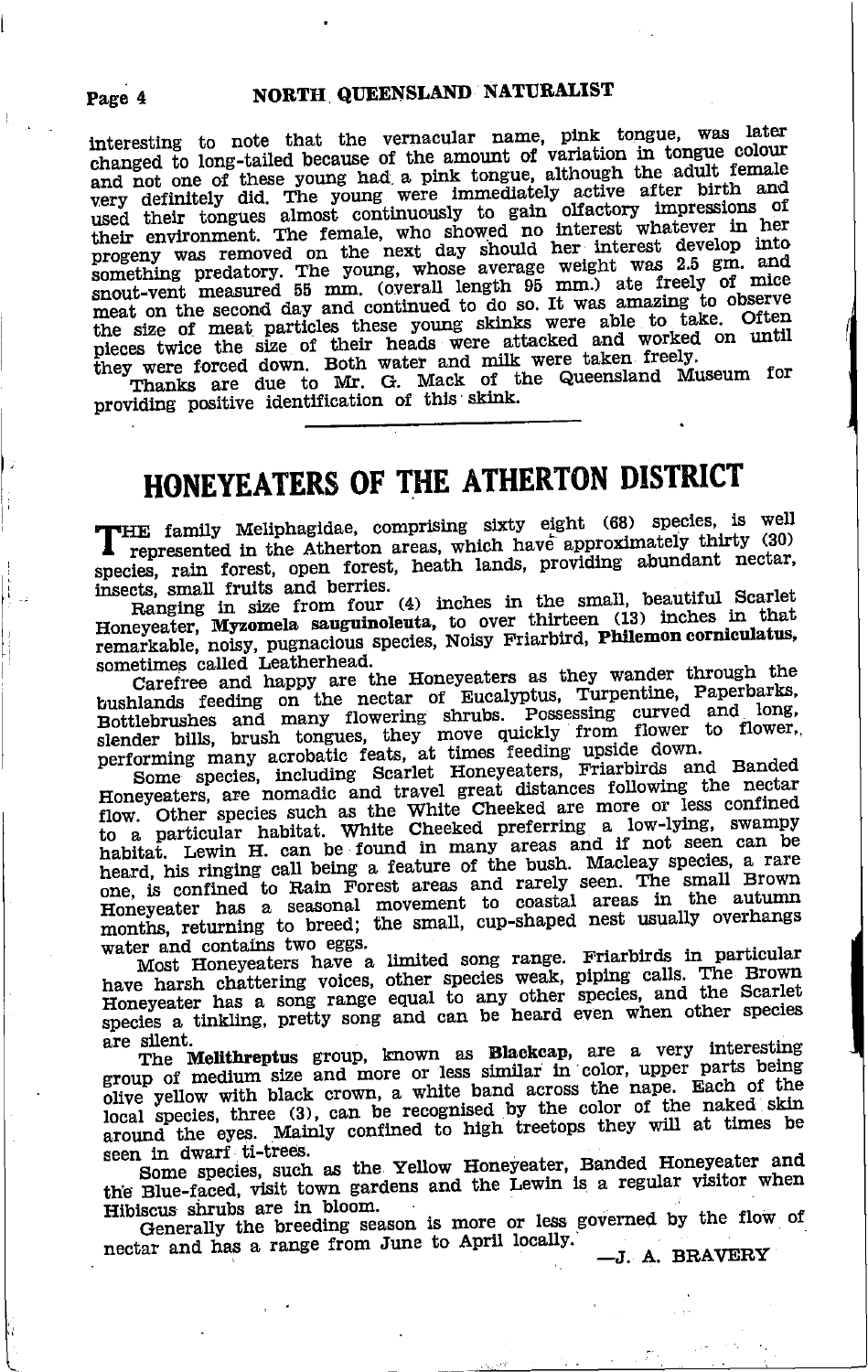## AN ORNITHOLOGICAL PROBLEM

GROUP of modern systamaticists have defined a set of fairly flexible A critical modern operations and depectes definition. For the purpose of this article, at this point, it is enough to say that many species defined, primarily on morphological grounds, are now considered but geographical races or subspecies of some other closely related species and two or more such old species are then often combined to form a so-called superspecies.

For example, in reviewing birds in particular, forms differing in colour and geographical range but agreeing otherwise structurally, physiologically and ecologically were given full specific status. Under the new systematic conception, colour and range are of minor importance if the other three criteria are in accord. The fact that there is no overlap in range and thus no direct evidence that the two forms differ biologically, usually, genetic distinctions are sufficient for the trained systematicist to make his classification and if evidence is in agreement the forms will be considered discontinuous varieties or geographic subspecies. If any of the above criteria is at variance these forms must be considered borderline cases which through such discontinuous distribution are on the way to becoming, or have already become distinct and are then generally known as allopatric species. In the event that the geographic range of two such forms overlap and they remain biologically isolated, such forms attain full specific rank and are known as sympatric species.

One such complex exists in the Meliphagidae, that family of primarily nectar-eating birds, whose centre of dominance is in the Australian region. Three species, under the old concept, are involved and belong to the genus Meliphaga and are the Singing Honeyeater (M. virescens), Mangrove<br>Honeyeater (M. fasciogularis), and Varied Honeyeater (M. versicolor).

M. virescens inhabits most of the drier interior of Australia extending to the coast in the low-rainfall areas, particularly in Western Australia. Both fasciogularis and versicolor are primarily birds of the mangroves, never venturing more than a mile or so from tidal waters, at least, within Queensland. The Mangrove Honeyeater ranges from about Stuart's Point, some miles south of the mouth of the Macleay River, in New South Wales, in Queensland. The Varied Honeyeater extends Townsville to from somewhere in the vicinity of Cardwell in Queensland to New Guinea in the north. The Singing Honeyeater is said to inhabit scrublands of Mulga, Mallee, etc., in the interior and no doubt also mangroves where it reaches the islands and coastal areas in the west.

It will be noted that, ecologically, these forms do not differ greatly.<br>
It will be noted that, ecologically, these forms do not differ greatly.<br>
All are nectar sippers who vary their diet by eating insects and other<br>
form apparent but then, many easily identified species within the same family range through extremes of rainfall and temperature. In fact the colour changes within the complex could be attributed to Gloger Effect; namely the relationship between rainfall and humidity, colour variants of a species becoming brighter in colouration as rainfall and humidity rise.

Morphologically, and without considering organic structure, all are of about the same size and much the same shape: colour differs, and is more fully described broadly and as would be observed in the field in a tabulated form below. It does not appear to vary to any noticeable degree throughout the whole range of each form, though no data are available on versicolor in New Guinea. Birds of this form observed at Horn Island in Torres Strait appeared to be lighter overall which would be consistent with Gloger Effect, and in a genetic sense accords with close relationship.

Physiologically, all nests are of the more usual Honeyeater type, being<br>suspended cups, and are placed among the foliage of bushy trees:<br>virescens is said to have two to three eggs to the clutch while two is the<br>contractio usual clutch of both fasciogularis and versicolor. It is said that there is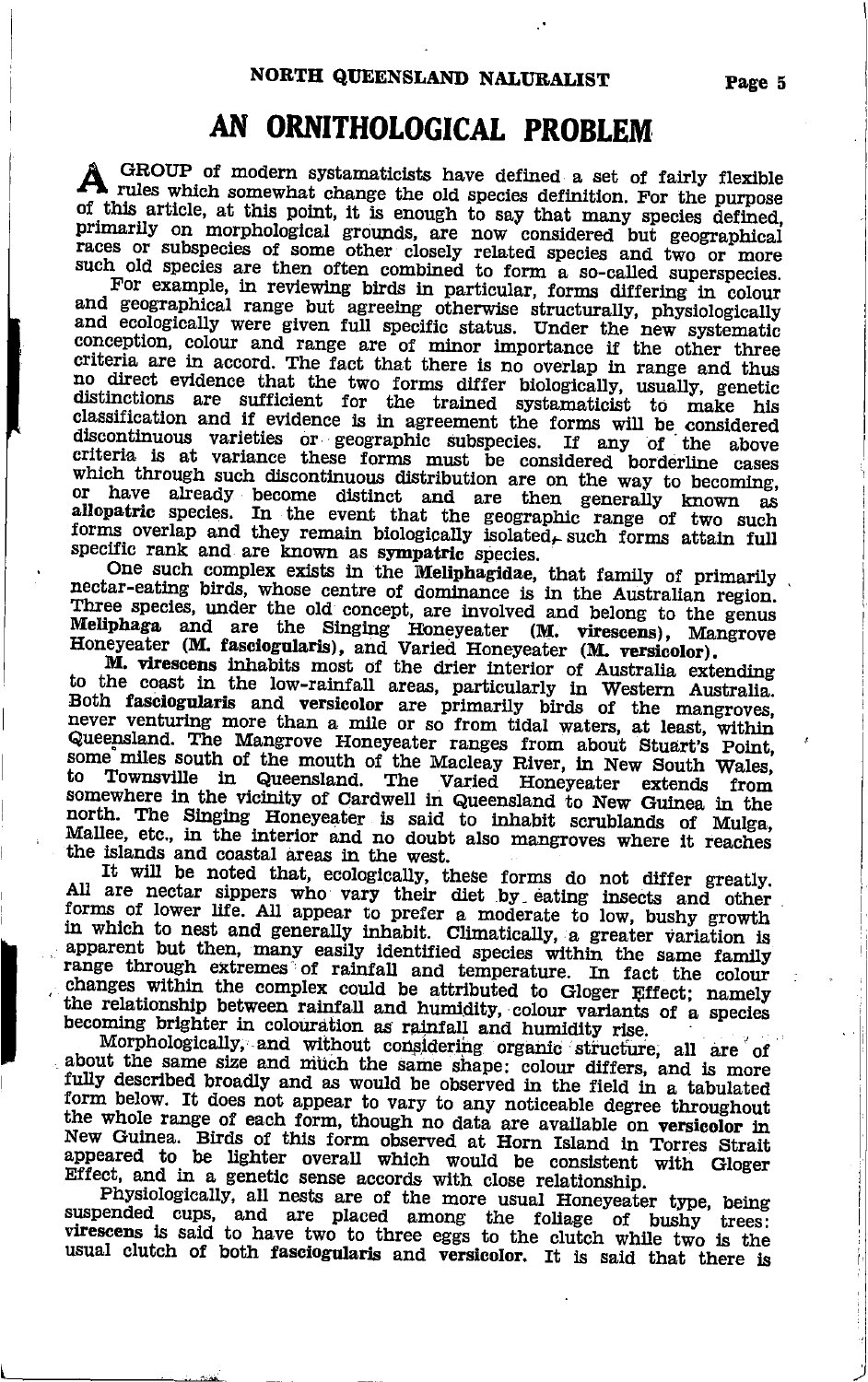little difference in the breeding season, nidification taking place between July and December though it is probable that the Singing Honeyeater's breeding is effected more by rainfall than by the yearly cycle. The courtship pattern of the mangrove dwellers is identical and in the main consists of much darting through bushy foliage with interceptions, and short rest periods within such follage, with much noisy calling while the birds are in motion. Calls, apparently, are very alike though the Singing Honeyeater is reputed to have the least musical notes, while the Varied Honeyeater's are louder and somewhat sweeter than those of the Mangrove Honeyeater which itself is no mean songster if the repetition of a few notes is not considered too monotonous. There is no noticeable difference in the flight rhythm of fasciogularis and versicolor; it is fast and undulating with a rapid wing-beat followed by a slight pause.

The goegraphical range of any of the three forms, as far as is known from information available, does not overlap and this forms the crux of the problem. Thus there is no information of one form intergrading into either of the others nor is it known if they are biologically isolated. No records to hand report the Singing Honeyeater from eastern coastal Australia and it is known that neither of the mangrove dwellers venture far from tidal areas. Again, no information can be obtained on the Mangrove Honeyeater north of Townsville or on the Varied Honeyeater from south of the Cardwell district which leaves a coastal gap, still containing the same form of mangrove habitat, of some 75 miles.

A much clearer picture of the relationship of the latter two forms<br>could be obtained if ornithologists would make a survey of this rather restricted area and obtain information, mainly through colour variation, that would answer the following questions:-

1. Do the two forms intergrade? In such case they would be but two geographic races (subspecies) of a single species, showing a colour cline through a limited part of their range.

2. Do they overlap in range, but do not interbreed? This would prove that they are biologically isolated and good (sympatric) species; colour distinctions should remain constant.

3. Is there a region in which neither exists? In this case they would be geographically isolated forms and could be considered either allopatric species, or geographic races of the same species and would be in agreement with the borderline condition discussed earlier in this article.

| Colour    | M. veriscenes                                | M. fasciogularis                                                               | M. versicolor                                                   |
|-----------|----------------------------------------------|--------------------------------------------------------------------------------|-----------------------------------------------------------------|
| Above     | Greyish-brown.                               | Greyish-olive<br>green.                                                        | Olive green tinged<br>with yellow.                              |
| Below     | Streaked buff and<br>grey.                   | Light brown<br>streaked with dark<br>brown, particularly<br>throat and breast. | Yellow streaked<br>with olive green;<br>almost white<br>throat. |
| Ear-patch | Yellow tipped<br>with white.<br>(Prominent.) | Yellow tipped<br>with white.<br>(Prominent.)                                   | Yellow tipped with<br>white. (White only<br>prominent.)         |
| Wing      | Grevish-brown<br>tinged with                 | Olive green tinged<br>with yellow.                                             | Much as the rest<br>of upper parts.                             |
| Primaries | vellow.                                      |                                                                                |                                                                 |
| Rectrices | Grevish-brown<br>tinged with<br>vellow.      | Brown, very<br>lightly tinged<br>with yellow.                                  | Much as the rest<br>of upper parts.                             |

Major Colour Variations in Meliphaga Complex under Review

The bill, in each instance is short and decurved, but no records are available of the colour of either the bills or legs except of the Singing Honeyeater which has a black bill and light grey-blue legs.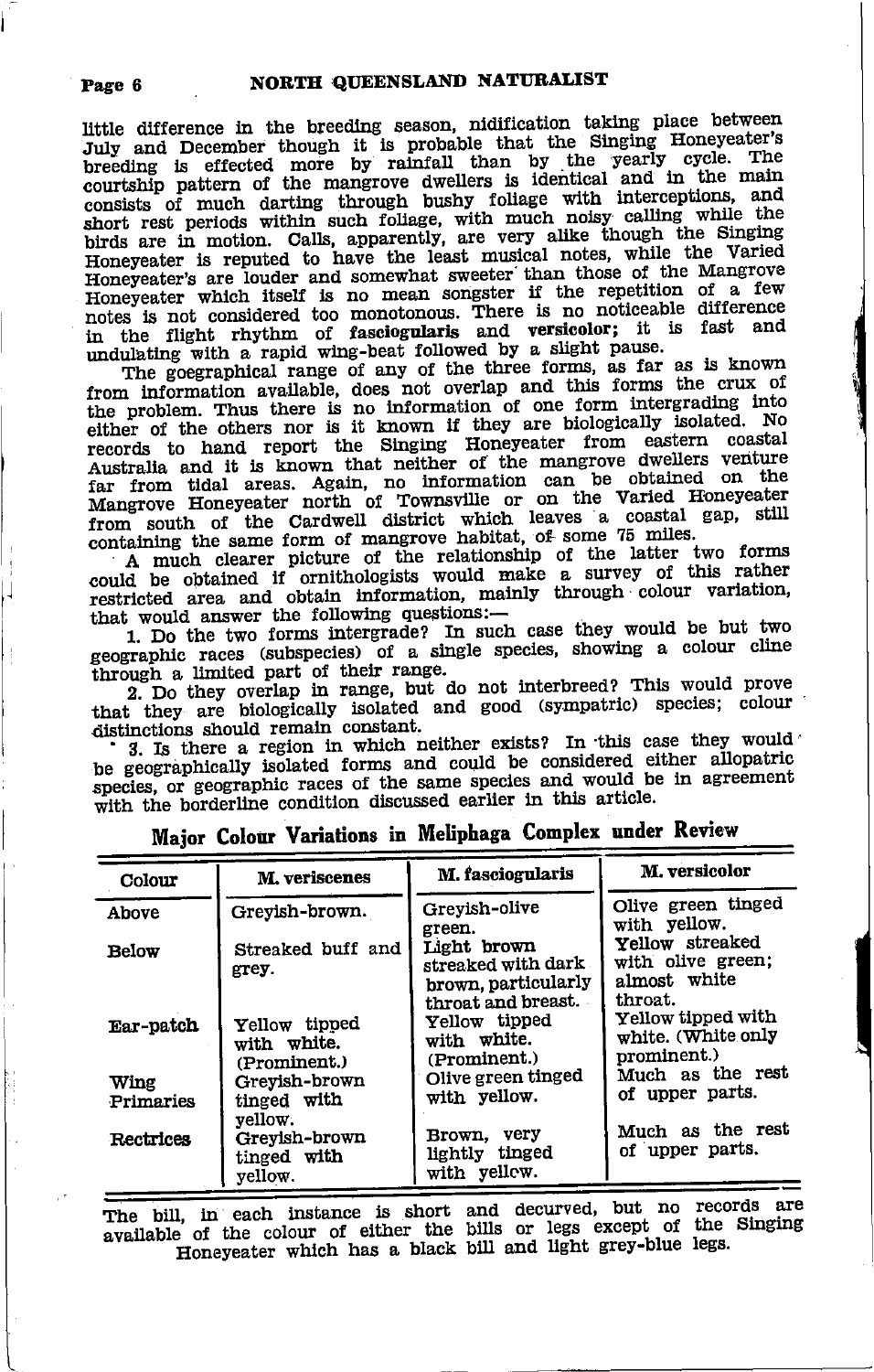In the event of any ornithologist following up this problem I would be pleased to supply such further data as I have and would be interested to know the results, irrespective of their being positive or negative in character.

#### **BIBLIOGRAPHY**

Cayley, Neville W.: What Bird is That? (Angus & Robertson, Sydney;  $1$  Ed.  $1951$ ).

Darlington, Philip J.: Zoogeography (John Wiley & Sons, Inc. 1957).

Hindwood, K. A.: The Mangrove Honeyeater: An Extension in Range; Emu, Vol. 59, pp. 58-9.

Keast, Allen: Variation and Specification in the Australian Flycatchers; Records of the Australian Museum (1958).

Mayr, Ernst: Systematics and the Origin of Species (Columbia Uni. Press, N.Y., 1949).

Ramsay, E. Pierson: List of Birds Met with in North-eastern Queensland: Proc. Zoo. Soc. London (1876).

Serventy, D. L. & H. M. Whittell: Birds<br>(Paterson Brokensha, Pty. Ltd., Perth, 2 Ed., 1951). Birds of Western Australia

-L. AMIET

 $\frac{1}{2}$ 

蔓  $\mathbf{i}$ 

ij

## A NEW SPECIES OF TAENIOPHYLLUM (ORCHIDACEA) FROM THE TABLELANDS OF NORTH QUEENSLAND

BY A. W. DOCKRILL, EDGE HILL, CAIRNS, QLD.

#### TAENIOPHYLLUM FLAVUM Spec. Nov.

Planta efoliata. Radices c. 1.5 mm latae. Pedunculus c. 18 mm longus, papillosus; papillae albae, subglandulae; bractus in pedunculo altus, ovatusactus. Pedicelli 2, c. 2 mm longi, papillosi sicut in pedunculo; bracti multo minores bracto pedunculi. Flores flavi, segmenta non coniuncta. Sepala similia, c. 2.5 x 1.0 mm (in plano), anguste cymbiformia. Petala c. 2.0 x 1.5 pellucidus, loratus; discus viscidus ovatus-actus.

HOLOTYPE: North Queensland, Ravenshoe District 6/9/1958 (Leg.: K. Wadsworth, J. H. Wilkie, S. F. St. Cloud, T. Bentley and A. W. Dockrill). Bot. Mus. and Herb., Brisbane.

Plant leafless, roots up to 1.5 mm. across, flat. Peduncle up to 18 mm. long, filiform, papillose, papillae white, subglandular; bract high on the peduncle, about 1 x 1 mm, ovate-acute. Pedicels 2, up to 2 mm. long, including ovary, papillose similarly to peduncle; bracts much smaller than that of peduncle. Flowers bright yellow, expanding, but not widely so, segments free. Sepals similar, about 2.5 x 1.0 mm. when flattened, narrowcymbiform. Petals not quite as long as sepals but broader (about 1.5 mm.<br>when flattened), obtuse-cymbiform. Labellum, excluding spur, about 1.5 x 1.5 mm., column-embracing, sub-cymbiform by lateral margins being involute, but sub-orbicular when flattened; spur about 2.0 x 1.25 mm., ovoid and contracted at narrow end. Column about 0.5 mm. long, green. Anther white; caudicle lorate, translucent; viscid disc ovate-acute.

The Free segments of the flowers of this species distinguished it from the other four Australian species, T. muelleri Lindl, T. cymbiforme Hunt, T. wilkianum Hunt and T. lobatum Dock. Perhaps it has most affinities with T. wilkianum Hunt, but no leaves are present, the peduncles are hispid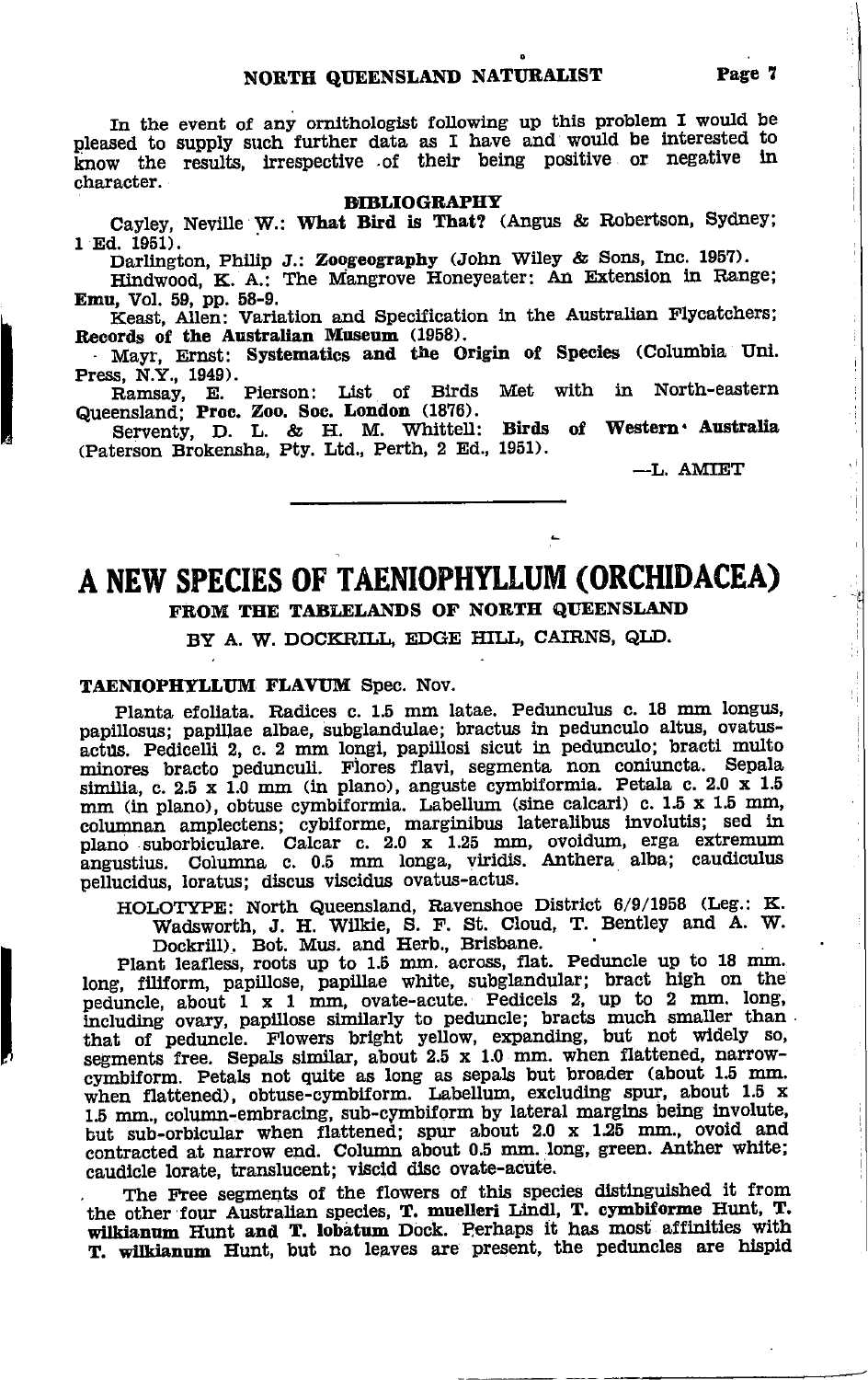#### NORTH QUEENSLAND NATURALIST

instead of smooth and the spur of the labellum is set at a different angle and it is larger and is much contracted at the base instead of being broad and the sepals and more particularly the petals are not acute. It is readily distinguished from the only other Australian species with hispid peduncles, T. lobatum Dock, by the larger size of the flowers which open more widely, entire instead of lobed lamina of the labellum and much larger spur which is almost globular and much contracted at the base rather than cylindrical.



#### TAENIOPHYLLUM FLAVUM Dock. Spec. Nov.

- a. Whole plant x 5.
- b. Column  $x$  20.
- c. Viscid disc, caudicle and pollinia (greatly magnified).
- d. Lamina of labellum, flattened x 20.
- e. Labellum from the side x 20.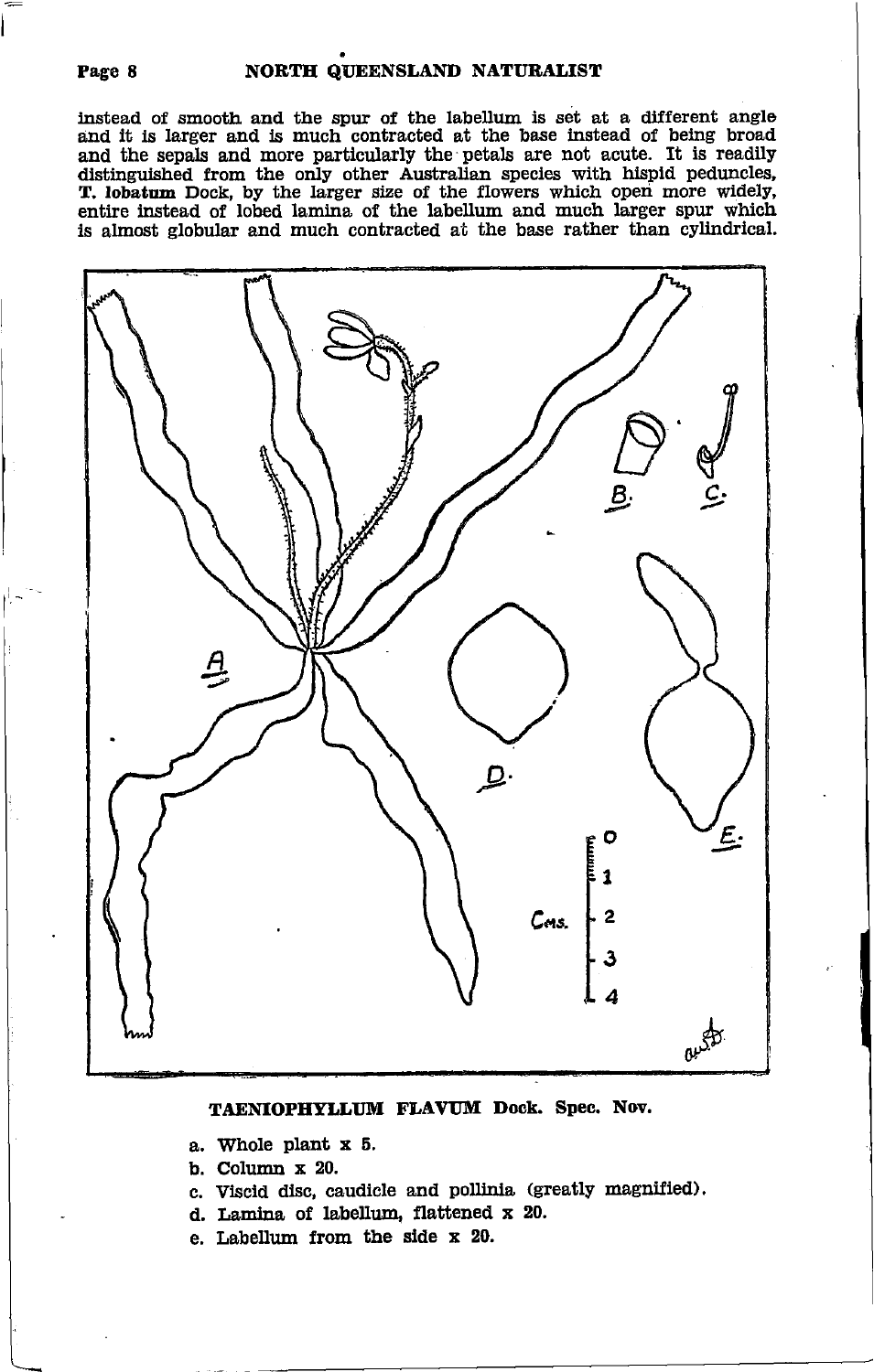## THREE POISONOUS BROWN SNAKES

QUITE a lot of confusion is evident from time to time in relation to the Correct identification of the three Brown Snakes-namely the Taipan (Oxyuranus scutellatus) the Common Brown Snake (Demansia textiles)

and the King Brown or Mulga Snake (Pseudechis porphyriaeus).<br>The Taipan is to be found along the whole of the Queensland coastal<br>areas right through to the tip of Cape York Peninsula and inland for approximately 40 miles-to my knowledge it has not been found west of the Great Dividing Range.

The Taipan is a large snake with a recorded length of 11 feet. Unlike<br>the Brown Mulga Snage, its head is long and narrow with a distinct canthus and is quite distinct from the neck. It has long jaws which enables it to open its mouth to a 90-degree angle. The colour of the head is always several shades lighter than the rest of the body; the eye is large, round<br>and orange coloured around a black pupil; the body scales vary from a light tan to almost black but irrespective of the body colour the head is always several shades lighter in colour. The ventral or belly scales are creamy white with a mother of pearl irridescent effect and are blotched with reddish to brown blotches or freckles. The jaws are equipped with large fangs and a plentiful supply of very powerful neurotoxin and haemorrhagic venom. It is rightly classed as one of the largest deadliest snakes in the world. A bite from one must be treated immediately and the patient taken to medical aid without any delay so as to have treatment by the specific Taipan Anti-venene, as without this treatment the chances of survival are very remote, as proved by the high death rate prior to the anti-venene being available. The dorsal scales are keeled and number 23 around the body. The scalation is shown in the chart below.

The King Brown or Brown Mulga Snake is also to be found in the same areas as the Taipan, though not very prevalent in the coastal regions. This is also a large snake with a recorded length of 12 feet and a corresponding large girth. The head is large and broad and not distinct, from the neck and is the same colour as the rest of the body which is a coppery to a light brown. The scales are coarse and large and are not keeled. The belly scales are yellowish white without any blotches or<br>freckles. The fangs are short for a large snake and the venom supply is also small in comparison and not near as deadly as the Taipan or Common Brown, although immediate treatment should be given and the patient taken to a doctor without delay.<br>The Common Brown Snake (Demansia textiles) is found practically all

all over Australia though not very common on the coast. It has a wide colour range of the different shades of brown. The belly scales are creamy white with red or brown freckles like the taipan. The length has been recorded at seven feet. Unlike the taipan the head is short and the jaws not as long; the fangs are not long and the venom supply not very large although very deadly. Immediate first aid treatment is necessary and medical aid should be sought without delay. Scalation as shown in the chart below.

| <b>Species</b>     |         | Ventrals Sub-Caudels                              | Anal<br>Scale |    | Body Blotches Infra<br>Scales on Belly Labials Labials |     | Supra |
|--------------------|---------|---------------------------------------------------|---------------|----|--------------------------------------------------------|-----|-------|
| Taipan<br>Common   | 234/255 | 60/70<br>Paired                                   | Single        | 23 | Yes                                                    | 6   | 6     |
| Brown<br>Mulga or  | 190/220 | 45/75 Paired                                      | Paired        | 17 | Yes                                                    | - 6 | 6     |
| King Brown 180/220 |         | 50/70<br><b>Half Paired</b><br><b>Half Single</b> | Paired        | 17 | No                                                     | - 6 | 6     |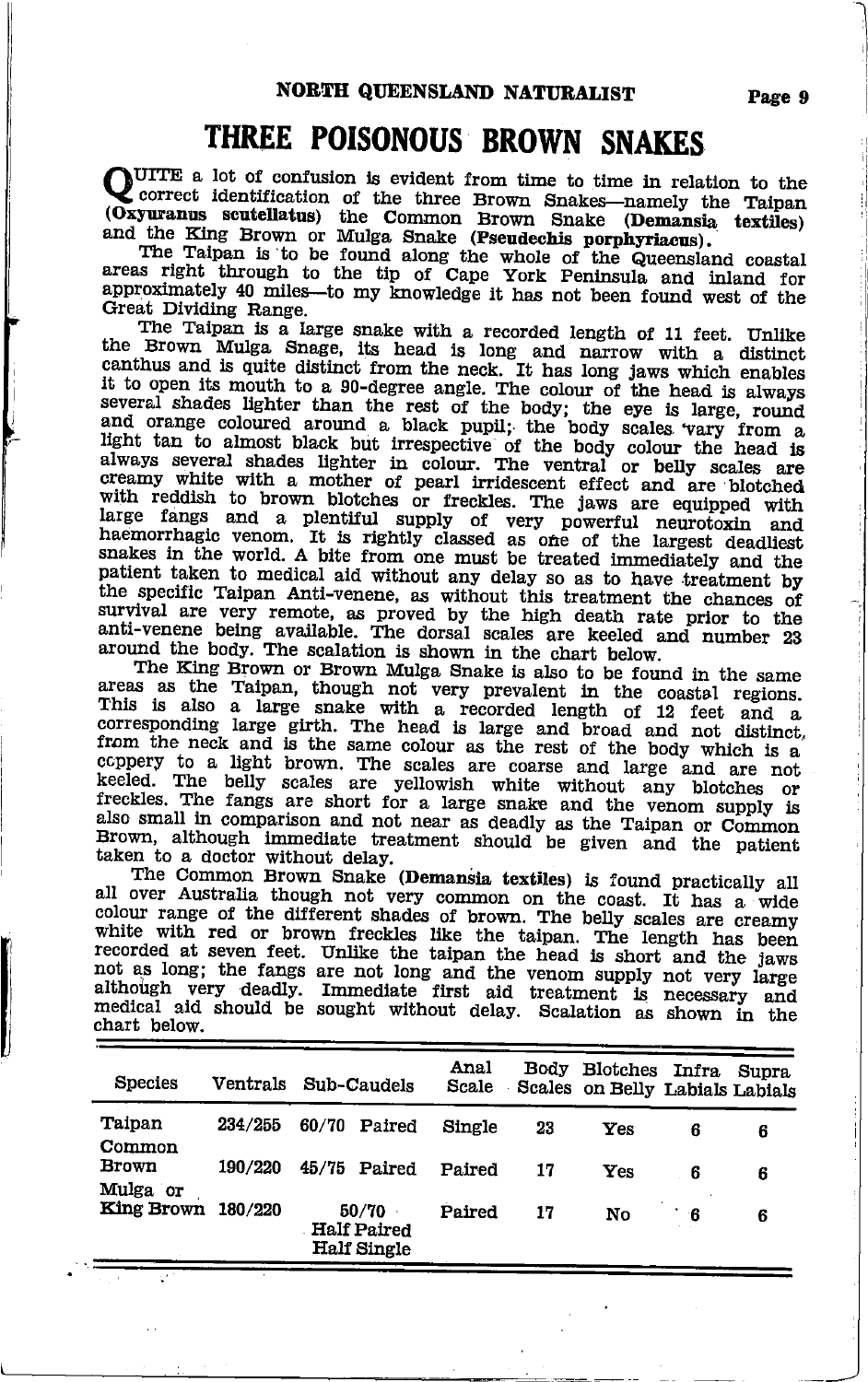#### NORTH QUEENSLAND NATURALIST

To Summarise: The Taipan has a single anal scale and all paired sub-caudel scales, with blotches or freckles on the belly.

Sub-cauter scares, which motions or freezes on the beny.<br>The Common Brown Snake has paired anal scales and all paired<br>sub-caudel scales, with belly blotches like the Taipan.<br>The Brown Mulga Snake has paired anal scales and

#### **TREATMENT**

(1) Immediately apply a ligature to a single bone part of the limb; that is above the elbow or above the knee if bitten on a limb.

(2) Wash bitten area to wash away any venom remaining on the skin-in an emergency use water, spittle or even urine.

(3) Incise wound through fang punctures in a longitudinal direction to permit bleeding-remember a patient can lose a pint of blood without any ill effects. Apply suction if possible as the blood washes out the venom.

(4) Get patient to a doctor immediately and tell the doctor the type of snake involved, if possible, and also how long ligature has been applied.<br>
(5) If there is any delay in getting medical aid the ligature must be released after 20 minutes for 30 seconds and then every 10 minutes after.

#### -VINCENT M. REILLY

## **CLUB ACTIVITIES**

"HE Bruce Weir on the Walsh River, 69 miles from Cairns, a short turn-off from the road to Dimbulah, a couple of miles short of that town, was the venue of the club's January field day.

. The river, just overflowing the dam wall, presented an expanse of water lilies, some in flower, over the leaves of which several Lotus birds (Irediparraga llinacea) were seen moving, accompanied by their chicks.

Other birds noted in the open forest surroundings were the Little Grebe (Podiceps ruficalis), Coot (Fulica atra), Noisy Friar Bird (Philemon corniculatus), Koel (Eudynamys orientalis), Olive Backed Oriole (Oriolus sagittatus) and the Black Backed Magpie (Gymnorhima tiblecen).

A junior member found a juvenile specimen of Children's Python, six inches long, under a stone, and a couple of specimens of quartz crystal were obtained from a quartz intrusion in sedimentary rock on the river bank.

. Several spider specimens were collected and identified by Mrs. M. E. Hall, the Club's Arachnidologist, for whom this field day will be the last for a while, on account of Mr. Hall's transfer to Brisbane, members bidding

her a regretful farewell before the party left to return to Cairns.<br>On the evening of Friday, February 26 a very successful social evening<br>was held in the club room, during which Mr. C. Luppi screened two very<br>good nature with spears and shield, two lions being the score, the other showing fauna

in the Yellowstone Park, and the geysers of its thermal region.<br>M. N. C. Coleman provided a most interesting and instructive series of slides shown under his two microscopes, one of which, fitted with a polariser, showed clearly the structure of several minerals and semi-precious gem stones.

The evening's entertainment concluded with the screening by Miss B. P. Mole of a series of land and seascape transparencies in colour, of her own photography, including pictures taken during the abovementioned January field day, a really good selection of views.

In the attendance members were outnumbered by junior members, to whom microscopes are a never failing attraction.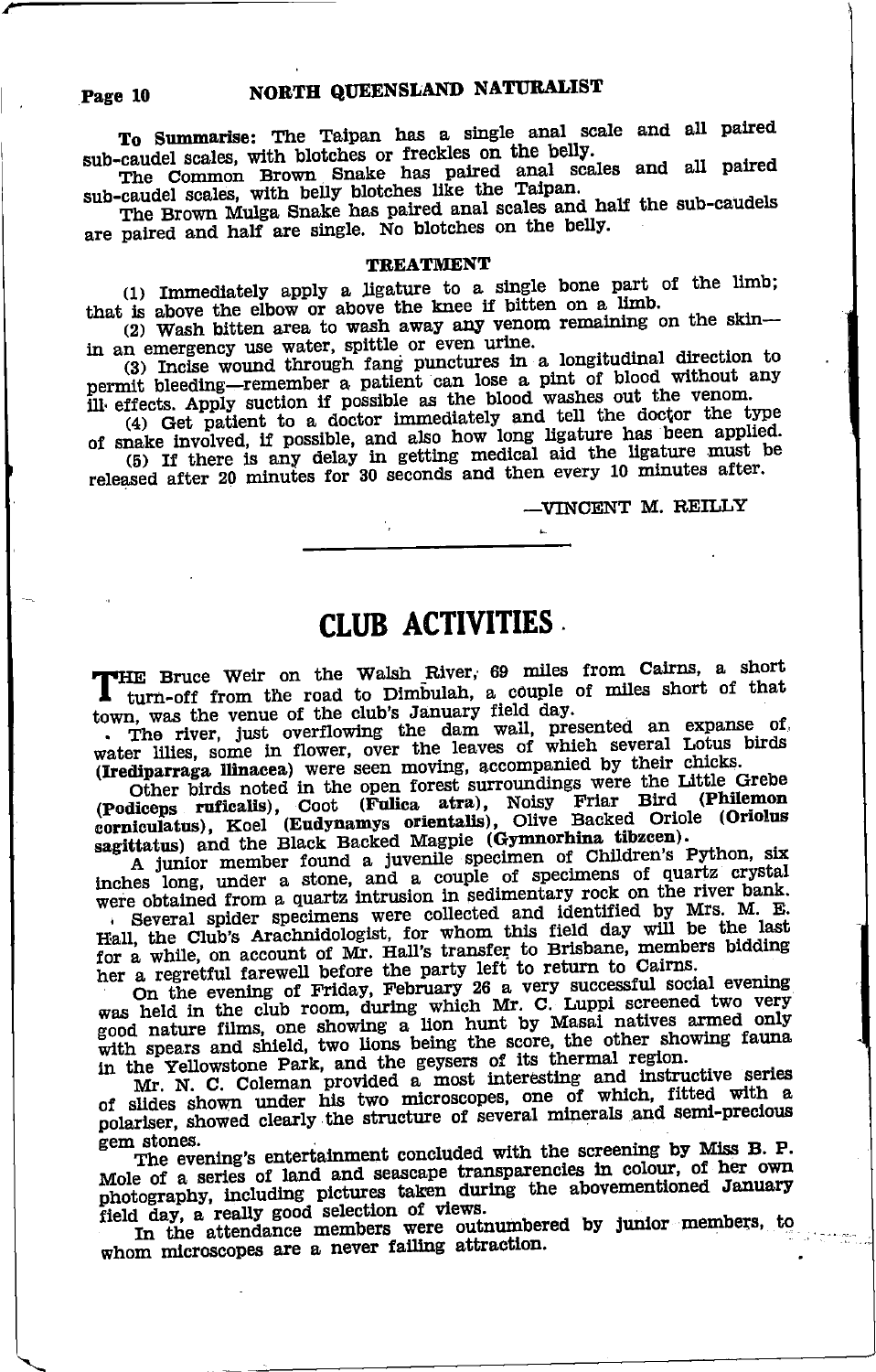### NORTH QUEENSLAND NATURALIST

SPECIALIST ADVISORY PANEL

| Botany         Mr. S. E. STEPHENS, F.R.H.S.           |
|-------------------------------------------------------|
|                                                       |
| Entomology         Mr. G. BROOKS, F.R.E.S.            |
| Geography          Mr. J. ORRELL,F.R.G.S.             |
|                                                       |
|                                                       |
|                                                       |
| Ornithology       Mrs. J. CASSELS, Mr. J. MACDOUGALL  |
| Orchidology      Mr. A. W. DOCKRILL, Mr. S. ST. CLOUD |
|                                                       |
|                                                       |

## **CLUB HANDBOOKS**

| Check List of North Queensland Orchids, 1953       2/6          |  |
|-----------------------------------------------------------------|--|
| Check List of North Queensland Ferns         1/-                |  |
| Edible Plants in North Queensland         2/-                   |  |
| List of Birds Occurring in North Queensland      2/-            |  |
| Marketable Fish of the Cairns Area         1/-                  |  |
| Check List of Australian Dryopidae         6d<br>(Plus postage) |  |

Tablelander Print, Cairns